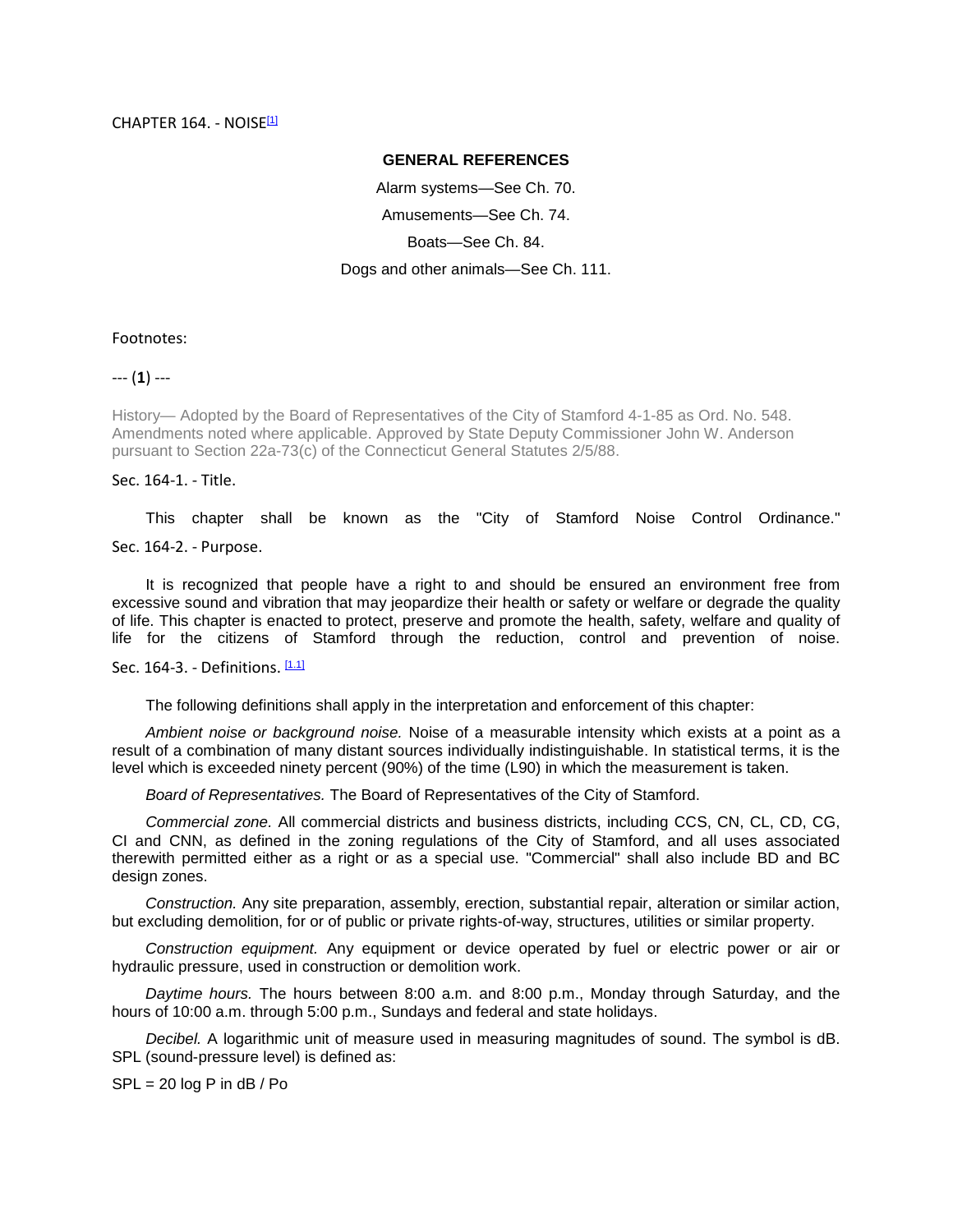## Where  $Po = 0.0002$  microbars

*Demolition.* Any dismantling, intentional destruction or removal of structures, utilities, public or private right-of-way surfaces or similar property.

*Director of health.* The Director of Health of the City of Stamford.

*Domestic power equipment.* Power saws, drills, grinders, lawn and garden tools and other domestic power equipment intended for use in residential areas by a home-owner.

*Emergency.* Any occurrence or set of circumstances involving actual or imminent physical trauma or property damage which demands immediate action.

*Emergency vehicle.* Any motor vehicle authorized by the City of Stamford to have sound-warning devices such as sirens and bells which can lawfully be used when responding to an emergency.

*Emergency work.* Work made necessary to restore property to a safe condition following an emergency, or work required to protect persons or property from exposure to imminent danger.

*Health commission.* The Health Commission of the City of Stamford.

*Impulse noise.* Sound of short duration, usually less than one (1) second, with an abrupt onset and rapid decay.

*Industrial zone.* All industrial districts as defined by the zoning regulations of the City of Stamford, including but not limited to ML, MD, MG and IPD Districts.

*Motor vehicle.* Defined as per Section 14-1 (26) of the Connecticut General Statutes.

*Muffler.* A device for abating sounds such as those produced by escaping gases.

*Nighttime hours.* Nighttime hours begin at 8:01 p.m. on Monday through Saturday, and begin at 5:01 p.m. on Sunday and Federal holidays. Nighttime hours end at 7:59 a.m. on Monday through Saturday and end at 9:59 a.m. on Sundays and Federal holidays.

*Noise.* Any sound, the intensity of which exceeds the standards set forth in § 164-5B of this chapter.

*Noise level.* The sound-pressure level in decibels as measured with a sound-level meter using the Aweighting network. The level so read is designated dB(A) or dBA.

*Person.* Any individual, firm, partnership, association, syndicate, company, trust, corporation, municipality, agency or political or administrative subdivision of the state or other legal entity of any kind.

*Premises.* Any building, structure, land or portion thereof, including all appurtenances, and includes yards, lots, courts, inner yards and real properties without buildings or improvements, owned or controlled by a person. The emitter's "premises" includes contiguous publicly dedicated street and highway rights-ofway, all road rights-of-way and waters of the state.

*Property line.* That real or imaginary line along the ground surface and its vertical extension which separates real property owned or controlled by any person from contiguous real property owned or controlled by another person, and separates real property from the public right-of-way.

*Public right-of-way.* Any street, avenue, boulevard, highway, sidewalk, alley, park, waterway, railroad or similar place which is owned or controlled by a governmental entity.

*Recreational vehicle.* Any internal-combustion-engine-powered vehicle which is being used for recreational purposes.

*Residential zone.* All city-owned property used for recreational or educational purposes and all residential districts (RA2, RA1, R20, R10, R7½, R5, R2, RMF) and any commercial district when used for residential purposes, as defined in the zoning regulations of the City of Stamford, and all uses permitted therewith either as a right or as a special use.

*Sound.* A transmission of energy through solid, liquid or gaseous media in the form of vibrations which constitute alterations in pressure or position of the particles in the medium and which, in air, evoke physiological sensations, including but not limited to an auditory response when impinging on the ear.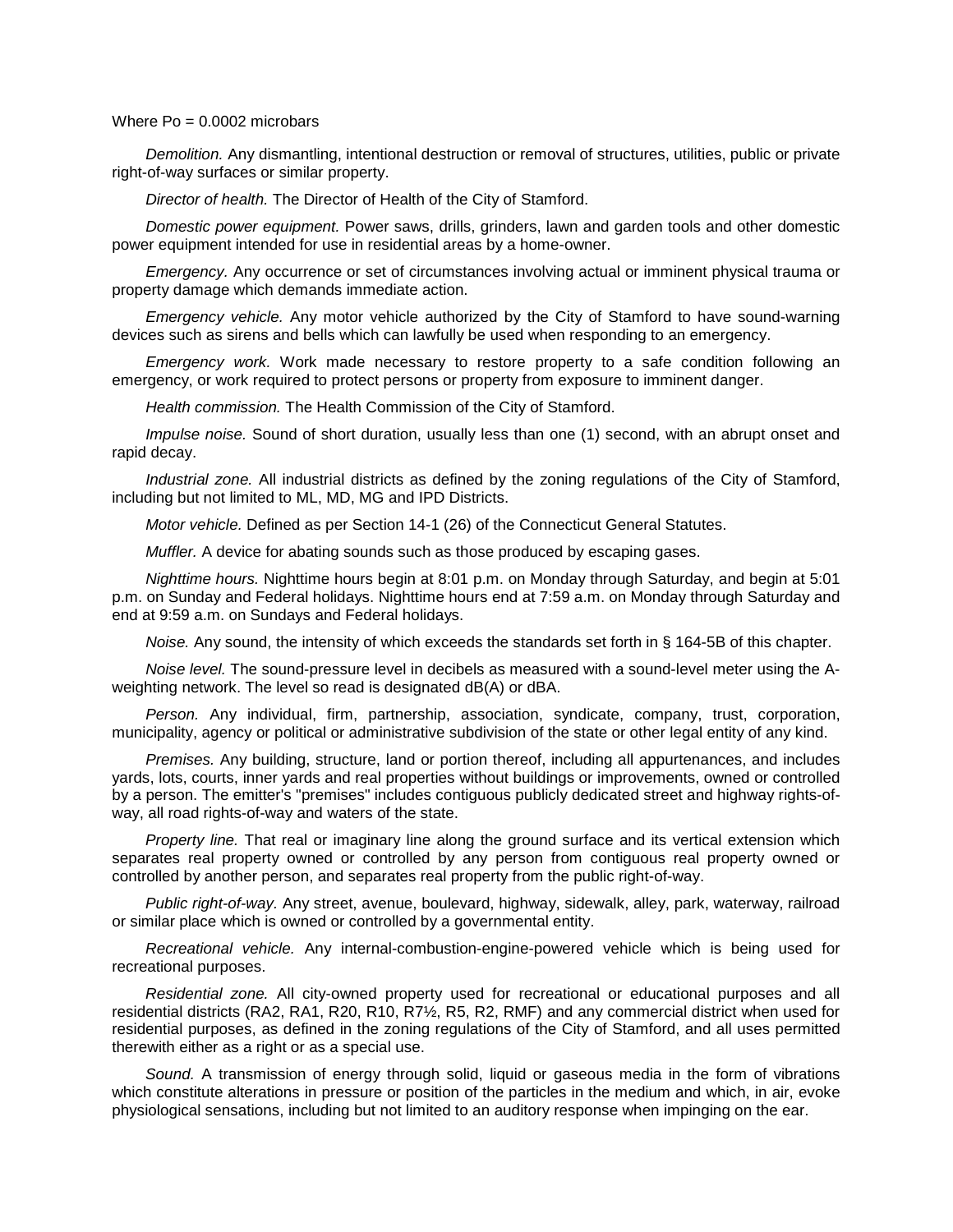*Sound-level meter.* An instrument used to take sound-level measurements and which should conform, as a minimum, to the operational specifications of the American National Standards Institute for Sound Level Meters, S1.4—1971 (Type S2A).

*Sound-pressure level.* Twenty (20) times the logarithm to the base 10 of the ratio of the pressure of a sound to the reference pressure of twenty (20) micronewtons per square meter (20  $\times$  10-  $^6$  newtons/meter  $^7$ ) and which is expressed in decibels (dB).

Footnotes:

--- (**1.1**) ---

Amended 11-10-03 by Ord. No. 1015; 9-7-10 by Ord. No. 1118.

Sec. 164-4. - Noise level measurement procedures.

For the purpose of determining noise levels as set forth in this chapter, the following guidelines shall be applicable:

- A. All personnel conducting sound measurements shall be trained in the current techniques and principles of sound-measuring equipment and instrumentation.
- B. Instruments used to determine sound-level measurements shall conform to the sound-level meters as defined by this chapter.
- C. The general steps listed below shall be followed when preparing to take sound-level measurements:
	- (1) The instrument manufacturer's specific instructions for the preparation and use of the instrument shall be followed.
	- (2) The sound-level meter shall be calibrated before and after each set of measurements.
	- (3) When measurements are taken out of doors, a wind screen shall be placed over the microphone of the sound-level meter as per the manufacturer's instructions.
	- (4) The sound-level meter shall be placed at an angle to the sound source as specified by the manufacturer's instructions and at least four (4) feet above the ground. It shall be so placed as not to be interfered with by individuals conducting the measurements.
	- (5) Measurements shall be taken at a point that is located about one (1) foot beyond the boundary of the emitter's premises within the receptor's premises. The emitter's premises includes his/her individual unit of land or ground of contiguous parcels under the same ownership, as indicated by public land records.
- D. The recommended practices for determining statistical noise levels shall be those as outlined in the document entitled "Connecticut Noise Survey Data Form #101." the document entitled "Connecticut Noise Survey Data Form

Sec. 164-5. - Noise levels.<sup>[<u>1.1a</u>]</sup>

- A. It shall be unlawful for any person to emit or cause to be emitted any noise beyond the boundaries of his/her premises in excess of the noise levels established in these regulations.
- B. Noise level standards.
	- (1) No person in a residential zone shall emit noise beyond the boundaries of his/her premises exceeding the levels stated herein and applicable to adjacent residential, commercial or industrial zones:

*Receptor's Zone*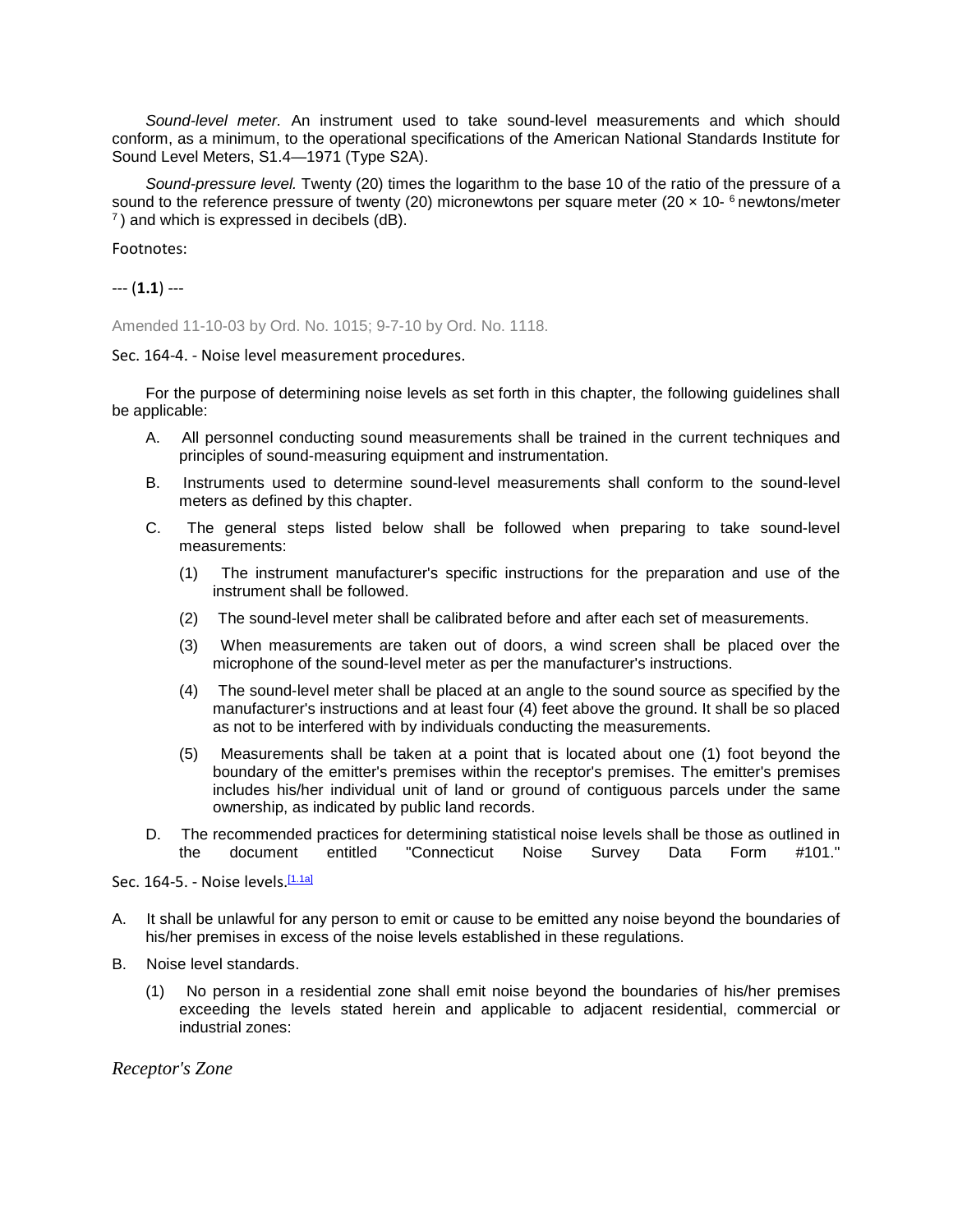| Emitter's Zone | Industrial | Commercial | Residen-<br>tial/Day | Residen-<br>tial/Night |
|----------------|------------|------------|----------------------|------------------------|
| Residential    | 62 dBA     | 55 dBA     | 55 dBA               | 45 dBA                 |

(2) No person in a commercial zone shall emit noise beyond the boundary of his/her premises exceeding the levels stated herein and applicable to adjacent residential, commercial or industrial zones:

*Receptor's Zone*

| Emitter's Zone | Industrial | Commercial | Residen-<br>tial/Day | Residen-<br>tial/Night |
|----------------|------------|------------|----------------------|------------------------|
| Commercial     | 62 dBA     | 62 dBA     | 55 dBA               | 45 dBA                 |

(3) No person in an industrial zone shall emit noise beyond the boundary of his/her premises exceeding the levels stated herein and applicable to adjacent residential, commercial or industrial zones:

*Receptor's Zone*

| Emitter's Zone | Industrial | Commercial | Residen-<br>tial/Day | Residen-<br>tial/Night |
|----------------|------------|------------|----------------------|------------------------|
| Industrial     | 70 dBA     | 66 dBA     | 61 dBA               | 51 dBA                 |

- C. High background noise levels and impulse noise.
	- (1) In those individual cases where the background noise levels caused by sources not subject to these regulations exceed the standards contained herein, a source shall be considered to cause excessive noise if the noise emitted by such source exceeds the background noise levels by five (5) decibels, provided that no source subject to the provisions of this chapter shall emit noise in excess of eighty (80) decibels at any time, and provided that this section does not decrease the permissible levels of other sections of this chapter.
	- (2) No person shall cause or allow the emission of impulse noise in excess of eighty (80) decibels peak sound-pressure level during the nighttime to any residential noise zone.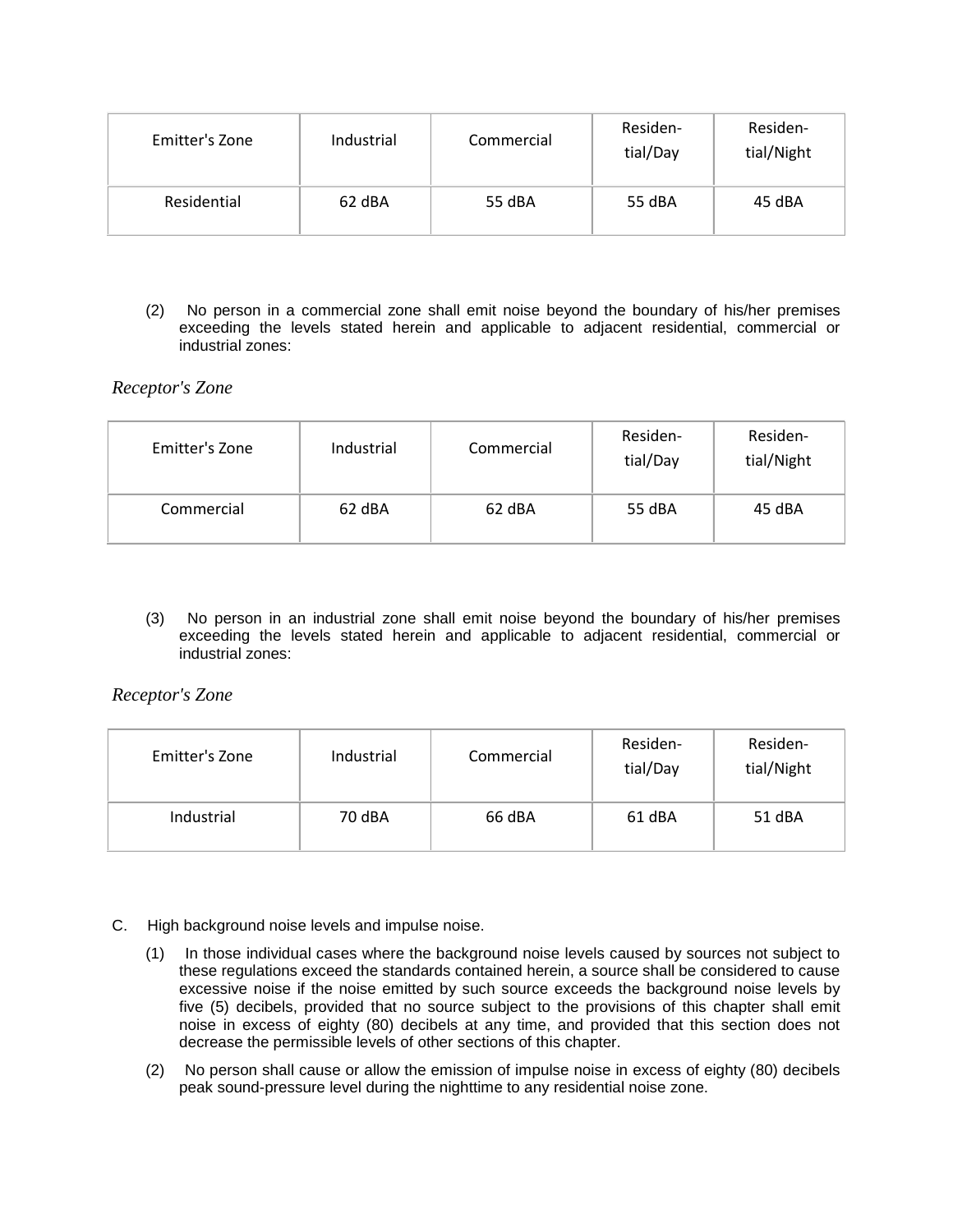- (3) No person shall cause or allow the emission of impulse noise in excess of one hundred (100) decibels peak sound-pressure level at any time in any zone.
- D. Exclusions. These levels shall not apply to noise emitted by or related to:
	- (1) Natural phenomena.
	- (2) Any bell or chime from any building clock, school or church.
	- (3) Any siren, whistle or bell lawfully used by emergency vehicles or any other alarm systems used in an emergency situation; provided, however, that burglar alarms not terminating within fifteen (15) minutes after being activated shall be unlawful.
	- (4) Warning devices required by Occupational Safety and Health Administration or other state or federal safety regulations.
	- (5) Farming equipment or farming activity.
- E. Exemptions and special conditions. The following shall be exempt from these regulations, subject to special conditions as may be spelled out:
	- (1) Noise generated by construction activities during daytime hours, it being the express intention of this provision to prohibit the use of construction equipment and machinery before the hour of 7:00 a.m. on Monday through Friday, 8:00 a.m. Saturday and 10:00 a.m. Sunday.
	- (2) Noise created as a result of or relating to an emergency.
	- (3) Noise from domestic power equipment, such as but not limited to power saws, sanders, grinders, lawn and garden tools or similar devices operated during daytime hours.
	- (4) Noise from snow removal equipment.
	- (5) Noise from demolition activities conducted during daytime hours, it being the express intention of this provision to prohibit the use of equipment and machinery used in demolition work before the hour of 7:00 a.m. on Monday through Friday, 8:00 a.m. Saturday and 10:00 a.m. Sunday; provided that when considered emergency work, demolition shall be exempt at all times from the noise levels set in this regulation.
	- (6) Noise created by any aircraft flight operations, which are specifically preempted by the Federal Aviation Administration.
	- (7) Noise created by any recreational activities which are permitted by law and for which a license or permit has been granted by the city, including but not limited to parades, sporting events, concerts and firework displays.
	- (8) Noise created by blasting other than that conducted in connection with construction activities, provided that the blasting is conducted between 8:00 a.m. and 5:00 p.m., local time, at specified hours previously announced to the local public, or provided that a permit for such blasting has been obtained from local authorities.
	- (9) Noise created by refuse and solid waste collection, provided that the activity is conducted between 4:00 a.m. and 8:00 p.m.
	- (10) Sound created by any mobile source of noise. Mobile sources of noise shall include but are not limited to such sources as aircraft, automobiles, trucks and boats. However, notwithstanding this subsection, motor vehicles shall be subject to the standards set forth in section 164-7 hereof.

Footnotes:

## --- (**1.1a**) ---

Editor's note— Amended 12-5-2016 by Ord. No. [1215 .](http://newords.municode.com/readordinance.aspx?ordinanceid=810091&datasource=ordbank)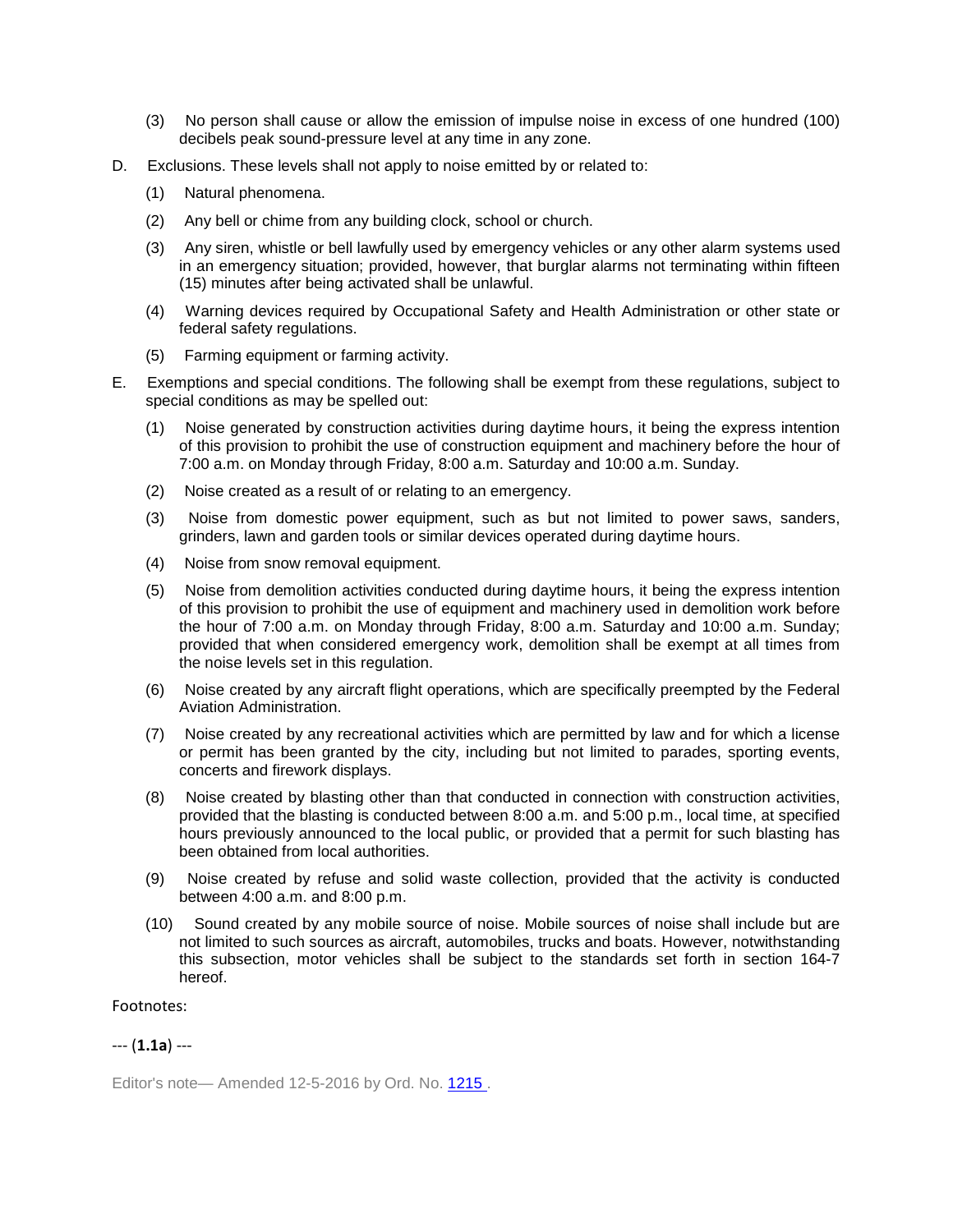Sec. 164-6. - Prohibited noise activities.<sup>[1.2]</sup>

The following activities are prohibited:

- A. Vehicle horns. No person shall at any time sound any horn or other audible signal device of a motor vehicle unless it is necessary as a warning to prevent or avoid a traffic accident.
- B. Emissions from stationary or idling mobile sources. No mobile source engine shall be allowed to operate for more than three (3) consecutive minutes when the mobile source is not in motion except as follows:
	- (1) When a mobile source is forced to remain motionless because of traffic conditions or mechanical difficulties over which the operator has no control;
	- (2) When it is necessary to operate heating, cooling or auxiliary equipment installed on the mobile source when such equipment is necessary to accomplish the intended use of the mobile source;
	- (3) To bring the mobile source to the manufacturer's recommended operating temperature;
	- (4) When the outdoor temperature is below 20°F;
	- (5) When the mobile source is being repaired.
- C. Exhaust discharge. No person shall discharge into the ambient air the blowdown of any steam vent or the exhaust of any stationary internal-combustion engine or air compressor equipment unless such discharge is through a muffler as defined by § 164-3 of this chapter or through an apparatus providing equal noise reduction.

Footnotes:

--- (**1.2**) ---

Editor's note-Amended 6-1-2015 by Ord. No. 1193.

Sec. 164-7. - Motor vehicle noise.

- A. All motor vehicles operated within the limits of the City of Stamford shall be subject to the noise standards and decibel levels set forth in the regulations authorized in Sections 14-80a-1a through 14-80a-10a inclusive of the Regulations of Connecticut State Agencies.
- B. No sound-amplifying devices on or within motor vehicles shall emit noise in excess of the noise levels as specified in § 164-5B.
- C. This section dealing with motor vehicle noise shall be enforced by the Chief of Police and/or his subordinates.
- Sec. 164-8. Recreational vehicle noise.

No person shall create or cause to be created any unreasonably loud or disturbing noise due to the operation of a recreational vehicle. A noise shall be deemed to be unreasonably loud and a violation of this chapter when the noise so generated exceeds the noise level standards set forth in § 164-5B.

Sec. 164-9. - Inspections.

A. For the purpose of determining compliance with the provisions of this chapter, the Director of Health or his designated representative is hereby authorized to make inspections of all noise sources and to take measurements and make tests whenever necessary to determine the quantity and character of noise. In the event that any person refuses or restricts entry and free access to any part of a premise or refuses inspection, testing or noise measurement of any activity, device, facility or process where inspection is sought, the Director of Health and/or designated representative may seek from the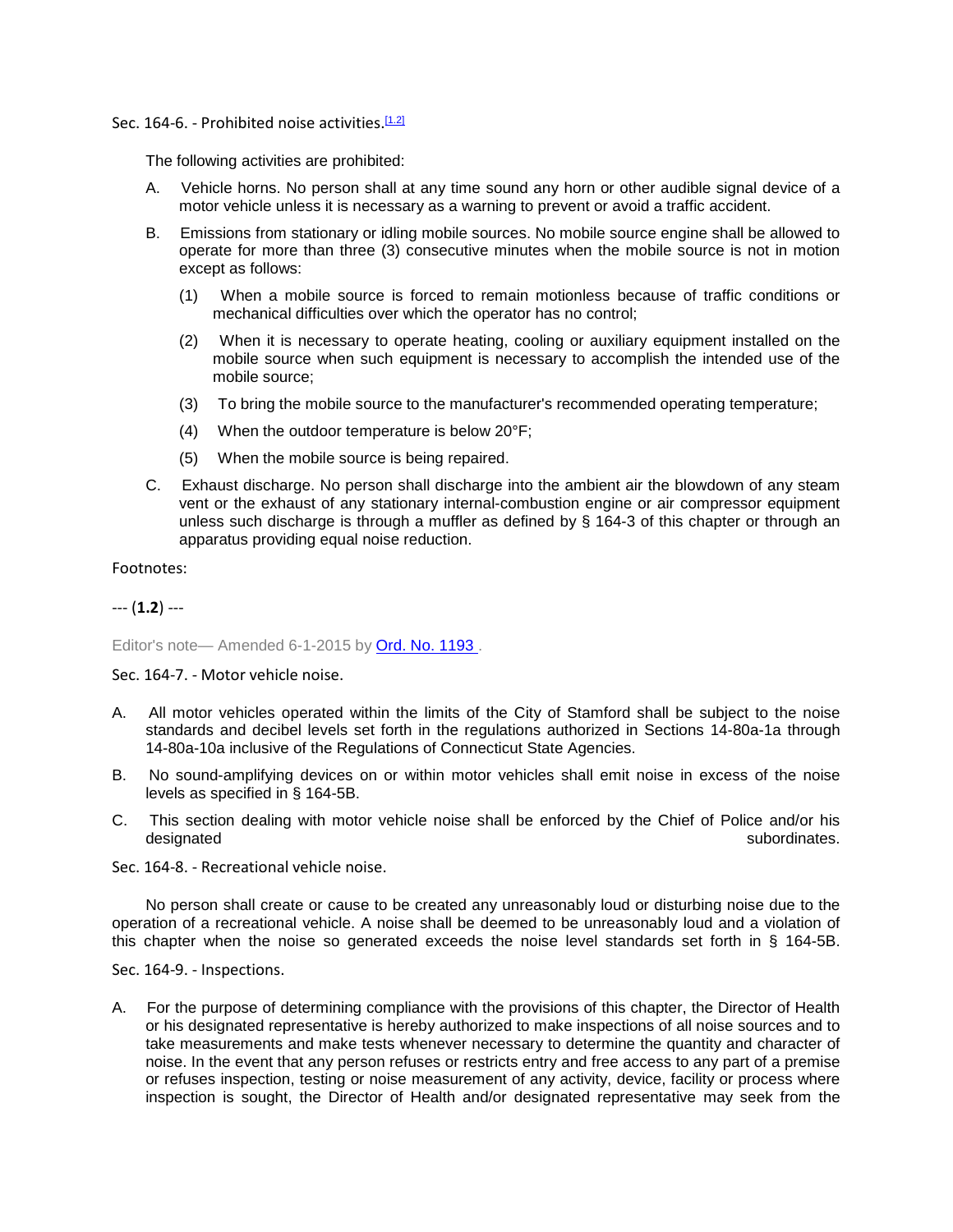appropriate court a warrant without interference, restriction or obstruction, at a reasonable time, for the purpose of inspecting, testing or measuring noise. Should any inspection or measurement be required to be taken during hours of the day or night which cause the Health Department to incur expenses for overtime hours paid to any employee and such measurement or inspection indicates a violation of this chapter, the violator shall pay the City of Stamford for such expenses for overtime hours for said employee or employees in addition to any penalty provided for herein.

- B. It shall be unlawful for any person to refuse to allow or permit the Director of Health or his designated representative free access to any premises when the Director of Health or his designated representative is acting in compliance with a warrant for inspection and order issued by the appropriate court.
- C. It shall be unlawful for any person to violate the provisions of any warrant or court order requiring inspection, testing or measurement of noise sources.
- D. No person shall hinder, obstruct, delay, resist, prevent in any way, interfere or attempt to interfere with any authorized person while in the performance of his/her duties under this chapter.

Sec. 164-10. - Violations and penalties.<sup>[2]</sup>

Any person in violation of any of the provisions of this chapter shall be fined in an amount not to exceed ninety dollars (\$90.). Each day such violation continues shall constitute a separate violation.

Footnotes:

## --- (**2**) ---

Amended 2-2-2004 by Ord. No. 1022.

Sec. 164-11. - Variances; appeals; administration.

- A. Variances.
	- (1) Any person living or doing business in Stamford may apply to the Director of Health for a variance from one (1) or more of the provisions of this chapter, which are more stringent than the Connecticut Department of Environmental Protection regulations for the control of noise, provided that the applicant supplies all of the following information to the Director of Health:
		- (a) Location and nature of activity.
		- (b) The time period and hours of operation of said activity.
		- (c) The nature and intensity of the noise that will be generated.
		- (d) Any other information required by the Director of Health.
	- (2) No variance from these regulations shall be issued unless it has been demonstrated that:
		- (a) The proposed activity will not violate any provisions of the Connecticut Department of Environmental Protection regulations.
		- (b) The noise levels generated by the proposed activity will not constitute a danger to the public health.
		- (c) Compliance with the regulations constitutes an unreasonable hardship on the applicant.
	- (3) The application for variance shall be reviewed and either approved or rejected within fifteen (15) days of receipt by the Director of Health. The approval or rejection shall be in writing and shall state the condition(s) of approval, if any, or the reasons for rejection.
	- (4) Failure to rule on the application within the designated time shall constitute approval of the variance.